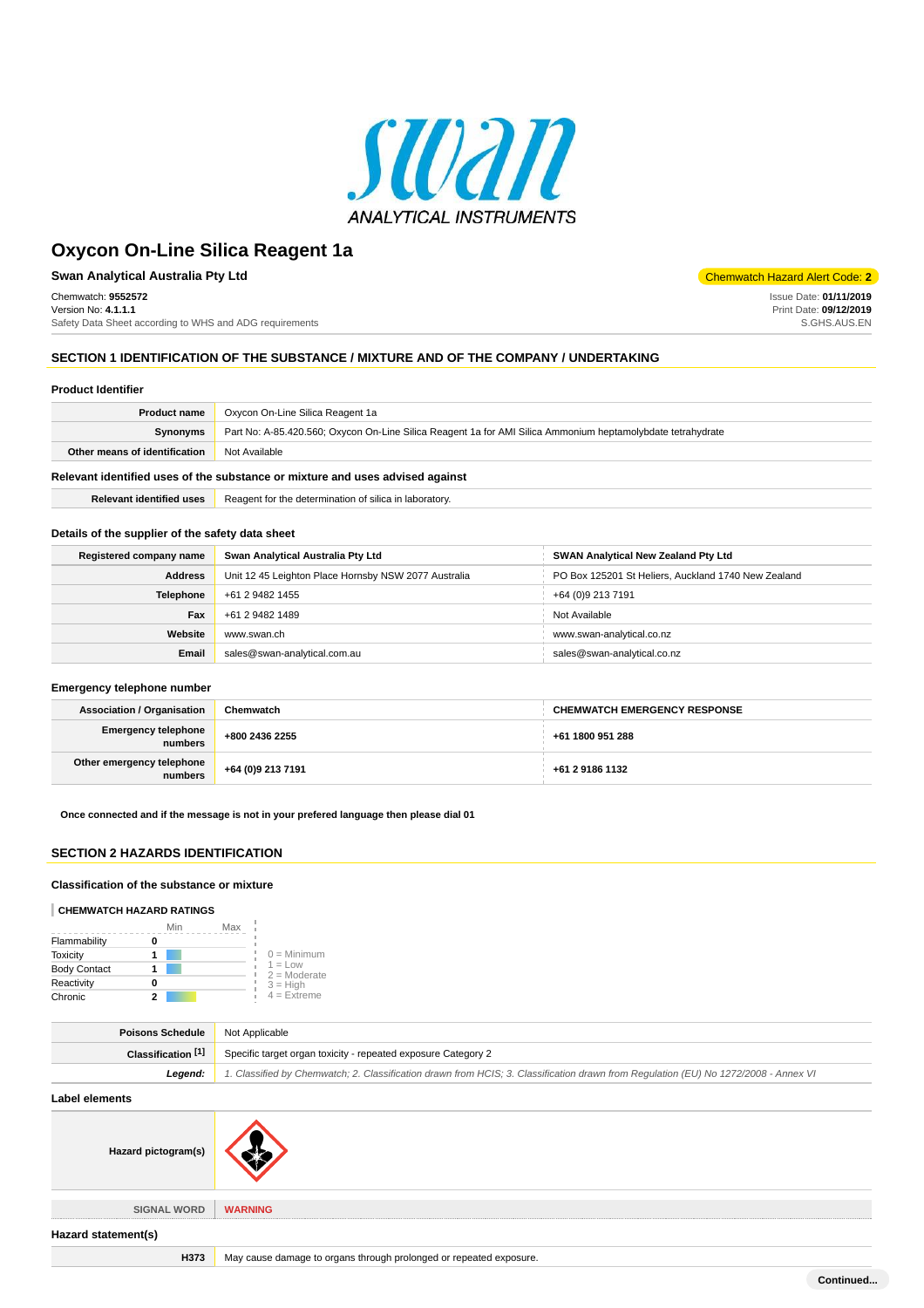### **Precautionary statement(s) Prevention**

**P260** Do not breathe dust/fume.

#### **Precautionary statement(s) Response**

| P314                                      | Get medical advice/attention if you feel unwell. |
|-------------------------------------------|--------------------------------------------------|
|                                           |                                                  |
| <b>Precautionary statement(s) Storage</b> |                                                  |

Not Applicable

### **Precautionary statement(s) Disposal**

**P501** Dispose of contents/container to authorised hazardous or special waste collection point in accordance with any local regulation.

# **SECTION 3 COMPOSITION / INFORMATION ON INGREDIENTS**

#### **Substances**

See section below for composition of Mixtures

#### **Mixtures**

| <b>CAS No</b>            | 0/11<br>eiaht1 | Name                          |  |  |
|--------------------------|----------------|-------------------------------|--|--|
| $^{\circ}$ O $^{\prime}$ | >60            | nonium molvbdate oxide<br>amı |  |  |

### **SECTION 4 FIRST AID MEASURES**

#### **Description of first aid measures**

| <b>Eye Contact</b>  | If this product comes in contact with the eyes:<br>▶ Wash out immediately with fresh running water.<br>Ensure complete irrigation of the eye by keeping eyelids apart and away from eye and moving the eyelids by occasionally lifting the upper<br>and lower lids.<br>Seek medical attention without delay; if pain persists or recurs seek medical attention.<br>► Removal of contact lenses after an eye injury should only be undertaken by skilled personnel.                                 |
|---------------------|----------------------------------------------------------------------------------------------------------------------------------------------------------------------------------------------------------------------------------------------------------------------------------------------------------------------------------------------------------------------------------------------------------------------------------------------------------------------------------------------------|
| <b>Skin Contact</b> | If skin contact occurs:<br>Immediately remove all contaminated clothing, including footwear.<br>Flush skin and hair with running water (and soap if available).<br>Seek medical attention in event of irritation.                                                                                                                                                                                                                                                                                  |
| Inhalation          | If dust is inhaled, remove from contaminated area.<br>Encourage patient to blow nose to ensure clear passage of breathing.<br>If irritation or discomfort persists seek medical attention.                                                                                                                                                                                                                                                                                                         |
| Ingestion           | If swallowed do <b>NOT</b> induce vomiting.<br>If vomiting occurs, lean patient forward or place on left side (head-down position, if possible) to maintain open airway and prevent aspiration.<br>• Observe the patient carefully.<br>▶ Never give liquid to a person showing signs of being sleepy or with reduced awareness; i.e. becoming unconscious.<br>► Give water to rinse out mouth, then provide liquid slowly and as much as casualty can comfortably drink.<br>▶ Seek medical advice. |

**Indication of any immediate medical attention and special treatment needed**

Treat symptomatically.

### **SECTION 5 FIREFIGHTING MEASURES**

# **Extinguishing media**

There is no restriction on the type of extinguisher which may be used.

Use extinguishing media suitable for surrounding area.

### **Special hazards arising from the substrate or mixture**

| <b>Fire Incompatibility</b>    | None known.                                                                                                                                                                                                                                                                                                             |  |  |  |
|--------------------------------|-------------------------------------------------------------------------------------------------------------------------------------------------------------------------------------------------------------------------------------------------------------------------------------------------------------------------|--|--|--|
| <b>Advice for firefighters</b> |                                                                                                                                                                                                                                                                                                                         |  |  |  |
| <b>Fire Fighting</b>           | Alert Fire Brigade and tell them location and nature of hazard.<br>$\blacktriangleright$ Wear breathing apparatus plus protective gloves in the event of a fire.<br>▶ Prevent, by any means available, spillage from entering drains or water courses.<br>▶ Use fire fighting procedures suitable for surrounding area. |  |  |  |
| <b>Fire/Explosion Hazard</b>   | • Non combustible.<br>▶ Not considered a significant fire risk, however containers may burn.<br>Decomposition may produce toxic fumes of:<br>nitrogen oxides (NOx)<br>May emit poisonous fumes.<br>May emit corrosive fumes.                                                                                            |  |  |  |
| <b>HAZCHEM</b>                 | Not Applicable                                                                                                                                                                                                                                                                                                          |  |  |  |

# **SECTION 6 ACCIDENTAL RELEASE MEASURES**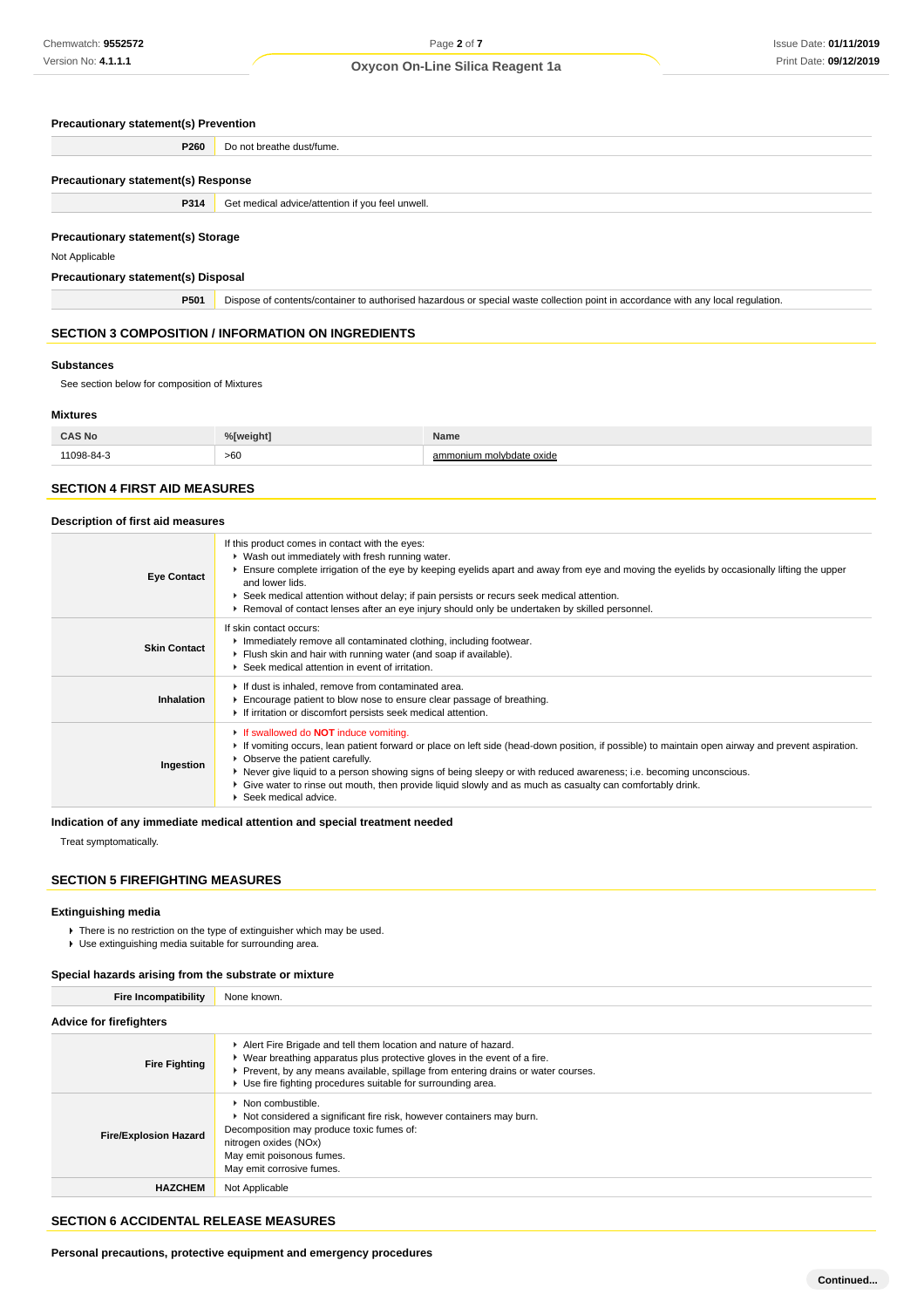See section 8

#### **Environmental precautions**

See section 12

### **Methods and material for containment and cleaning up**

| ▶ Remove all ignition sources.<br>• Clean up all spills immediately.<br><b>Minor Spills</b><br>Avoid contact with skin and eyes.<br>• Control personal contact with the substance, by using protective equipment. |                                                                                                                                                                                               |  |
|-------------------------------------------------------------------------------------------------------------------------------------------------------------------------------------------------------------------|-----------------------------------------------------------------------------------------------------------------------------------------------------------------------------------------------|--|
| <b>Major Spills</b>                                                                                                                                                                                               | Moderate hazard.<br>CAUTION: Advise personnel in area.<br>Alert Emergency Services and tell them location and nature of hazard.<br>• Control personal contact by wearing protective clothing. |  |

Personal Protective Equipment advice is contained in Section 8 of the SDS.

## **SECTION 7 HANDLING AND STORAGE**

#### **Precautions for safe handling Safe handling** Avoid all personal contact, including inhalation. Wear protective clothing when risk of exposure occurs. Use in a well-ventilated area. Prevent concentration in hollows and sumps. **Other information** Keep dry. ■ Store under cover. Store in a well ventilated area. Store away from sources of heat or ignition.

### **Conditions for safe storage, including any incompatibilities**

| Suitable container      | • Glass container is suitable for laboratory quantities<br>Polyethylene or polypropylene container.<br>• Check all containers are clearly labelled and free from leaks.                                                                                                                                                                                                                                                                                                 |  |  |  |  |  |
|-------------------------|-------------------------------------------------------------------------------------------------------------------------------------------------------------------------------------------------------------------------------------------------------------------------------------------------------------------------------------------------------------------------------------------------------------------------------------------------------------------------|--|--|--|--|--|
| Storage incompatibility | Avoid reaction with<br>► WARNING: Avoid or control reaction with peroxides. All <i>transition metal</i> peroxides should be considered as potentially explosive. For<br>example transition metal complexes of alkyl hydroperoxides may decompose explosively.<br>The pi-complexes formed between chromium(0), vanadium(0) and other transition metals (haloarene-metal complexes) and mono-or<br>poly-fluorobenzene show extreme sensitivity to heat and are explosive. |  |  |  |  |  |
|                         |                                                                                                                                                                                                                                                                                                                                                                                                                                                                         |  |  |  |  |  |



**X** — Must not be stored together<br>**0** — May be stored together with

**0** — May be stored together with specific preventions

**+** — May be stored together

# **SECTION 8 EXPOSURE CONTROLS / PERSONAL PROTECTION**

#### **Control parameters**

### **OCCUPATIONAL EXPOSURE LIMITS (OEL)**

**INGREDIENT DATA**

| Source                       | Ingredient                                         | <b>Material name</b>                  |  | <b>TWA</b>           | <b>STEL</b>   |                   | Peak          |        | <b>Notes</b>  |
|------------------------------|----------------------------------------------------|---------------------------------------|--|----------------------|---------------|-------------------|---------------|--------|---------------|
| Australia Exposure Standards | ammonium molybdate oxide                           | Molybdenum, soluble compounds (as Mo) |  | $5 \text{ mg/m}$ 3   | Not Available |                   | Not Available |        | Not Available |
| <b>EMERGENCY LIMITS</b>      |                                                    |                                       |  |                      |               |                   |               |        |               |
| Ingredient                   | <b>Material name</b>                               |                                       |  | TEEL-1               |               | TEEL-2            |               | TEEL-3 |               |
| ammonium molybdate oxide     | Molybdic acid, ammonium salt; (Ammonium molibdate) |                                       |  | $3.5 \text{ mg/m}$   |               | 290 mg/m3         |               |        | 1,700 mg/m3   |
| ammonium molybdate oxide     | Ammonium molybdate(VI) tetrahydrate                |                                       |  | $2.8 \text{ mg/m}$ 3 |               | $30 \text{ mg/m}$ |               |        | 180 mg/m3     |
|                              |                                                    |                                       |  |                      |               |                   |               |        |               |
| Ingredient                   | <b>Original IDLH</b>                               |                                       |  | <b>Revised IDLH</b>  |               |                   |               |        |               |
| ammonium molybdate oxide     | 1,000 mg/m3                                        |                                       |  | Not Available        |               |                   |               |        |               |

### **Exposure controls**

|                         | Engineering controls are used to remove a hazard or place a barrier between the worker and the hazard. Well-designed engineering controls can<br>be highly effective in protecting workers and will typically be independent of worker interactions to provide this high level of protection. |
|-------------------------|-----------------------------------------------------------------------------------------------------------------------------------------------------------------------------------------------------------------------------------------------------------------------------------------------|
| Appropriate engineering | The basic types of engineering controls are:                                                                                                                                                                                                                                                  |
| controls                | Process controls which involve changing the way a job activity or process is done to reduce the risk.                                                                                                                                                                                         |
|                         | Enclosure and/or isolation of emission source which keeps a selected hazard "physically" away from the worker and ventilation that strategically                                                                                                                                              |
|                         | "adds" and "removes" air in the work environment.                                                                                                                                                                                                                                             |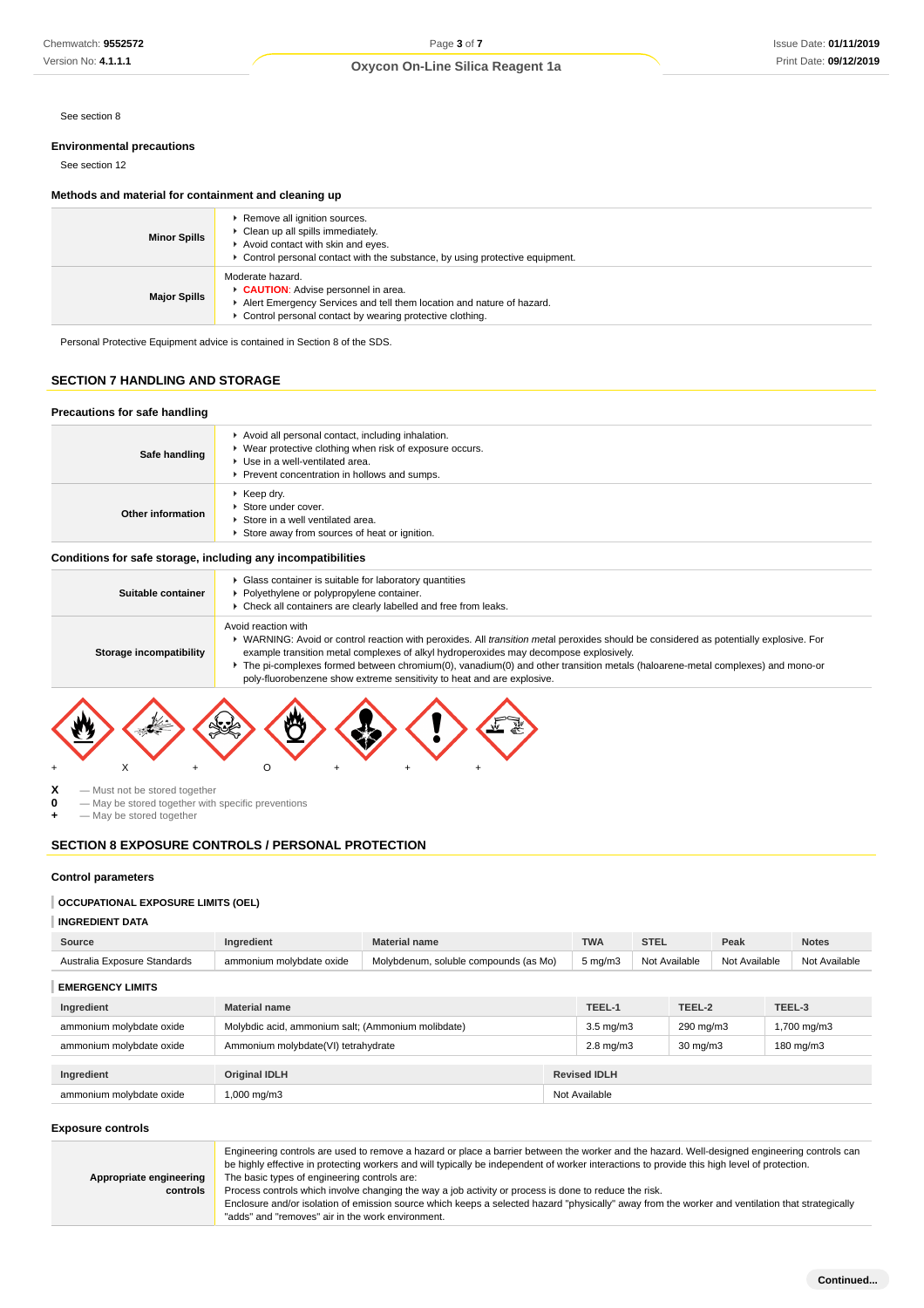| <b>Personal protection</b> |                                                                                                                                                                                                                                                                                                                                                                                                                                                                                                                                                                                                                                                                                                                                                                                                                                                                                                                                                                                                                                                                                                                                                      |
|----------------------------|------------------------------------------------------------------------------------------------------------------------------------------------------------------------------------------------------------------------------------------------------------------------------------------------------------------------------------------------------------------------------------------------------------------------------------------------------------------------------------------------------------------------------------------------------------------------------------------------------------------------------------------------------------------------------------------------------------------------------------------------------------------------------------------------------------------------------------------------------------------------------------------------------------------------------------------------------------------------------------------------------------------------------------------------------------------------------------------------------------------------------------------------------|
| Eye and face protection    | Safety glasses with side shields.<br>Chemical goggles.<br>▶ Contact lenses may pose a special hazard; soft contact lenses may absorb and concentrate irritants. A written policy document, describing<br>the wearing of lenses or restrictions on use, should be created for each workplace or task.                                                                                                                                                                                                                                                                                                                                                                                                                                                                                                                                                                                                                                                                                                                                                                                                                                                 |
| <b>Skin protection</b>     | See Hand protection below                                                                                                                                                                                                                                                                                                                                                                                                                                                                                                                                                                                                                                                                                                                                                                                                                                                                                                                                                                                                                                                                                                                            |
| Hands/feet protection      | NOTE:<br>The material may produce skin sensitisation in predisposed individuals. Care must be taken, when removing gloves and other protective<br>equipment, to avoid all possible skin contact.<br>► Contaminated leather items, such as shoes, belts and watch-bands should be removed and destroyed.<br>The selection of suitable gloves does not only depend on the material, but also on further marks of quality which vary from manufacturer to<br>manufacturer. Where the chemical is a preparation of several substances, the resistance of the glove material can not be calculated in advance<br>and has therefore to be checked prior to the application.<br>The exact break through time for substances has to be obtained from the manufacturer of the protective gloves and has to be observed when<br>making a final choice.<br>Personal hygiene is a key element of effective hand care.<br>Experience indicates that the following polymers are suitable as glove materials for protection against undissolved, dry solids, where abrasive<br>particles are not present.<br>polychloroprene.<br>h nitrile rubber.<br>butyl rubber. |
| <b>Body protection</b>     | See Other protection below                                                                                                                                                                                                                                                                                                                                                                                                                                                                                                                                                                                                                                                                                                                                                                                                                                                                                                                                                                                                                                                                                                                           |
| Other protection           | • Overalls.<br>P.V.C. apron.<br>▶ Barrier cream.                                                                                                                                                                                                                                                                                                                                                                                                                                                                                                                                                                                                                                                                                                                                                                                                                                                                                                                                                                                                                                                                                                     |

### **Respiratory protection**

Particulate. (AS/NZS 1716 & 1715, EN 143:2000 & 149:001, ANSI Z88 or national equivalent)

| <b>Required Minimum Protection Factor</b> | <b>Half-Face Respirator</b> | <b>Full-Face Respirator</b> | <b>Powered Air Respirator</b> |
|-------------------------------------------|-----------------------------|-----------------------------|-------------------------------|
| up to $10 \times ES$                      | P <sub>1</sub><br>Air-line* |                             | PAPR-P1                       |
| up to $50 \times ES$                      | Air-line**                  | P <sub>2</sub>              | PAPR-P2                       |
| up to $100 \times ES$                     |                             | P <sub>3</sub>              |                               |
|                                           |                             | Air-line*                   |                               |
| $100 + x ES$                              |                             | Air-line**                  | PAPR-P3                       |

\* - Negative pressure demand \*\* - Continuous flow

A(All classes) = Organic vapours, B AUS or B1 = Acid gasses, B2 = Acid gas or hydrogen cyanide(HCN), B3 = Acid gas or hydrogen cyanide(HCN), E = Sulfur dioxide(SO2), G = Agricultural chemicals, K = Ammonia(NH3), Hg = Mercury, NO = Oxides of nitrogen, MB = Methyl bromide, AX = Low boiling point organic compounds(below 65 degC)

Respirators may be necessary when engineering and administrative controls do not adequately prevent exposures.

- F The decision to use respiratory protection should be based on professional judgment that takes into account toxicity information, exposure measurement data, and frequency and likelihood of the worker's exposure - ensure users are not subject to high thermal loads which may result in heat stress or distress due to personal protective equipment (powered, positive flow, full face apparatus may be an option).
- Published occupational exposure limits, where they exist, will assist in determining the adequacy of the selected respiratory protection. These may be government mandated or vendor recommended.
- Certified respirators will be useful for protecting workers from inhalation of particulates when properly selected and fit tested as part of a complete respiratory protection program.

Use approved positive flow mask if significant quantities of dust becomes airborne.

**F** Try to avoid creating dust conditions.

# **SECTION 9 PHYSICAL AND CHEMICAL PROPERTIES**

#### **Information on basic physical and chemical properties**

| Appearance                                               | Colourless solid with an ammoniacal odour; soluble in water. |                                                   |                |
|----------------------------------------------------------|--------------------------------------------------------------|---------------------------------------------------|----------------|
|                                                          |                                                              |                                                   |                |
| <b>Physical state</b>                                    | <b>Divided Solid</b>                                         | Relative density (Water = $1$ )                   | 2.498          |
| Odour                                                    | Not Available                                                | <b>Partition coefficient n-octanol</b><br>/ water | Not Available  |
| <b>Odour threshold</b>                                   | Not Available                                                | Auto-ignition temperature (°C)                    | Not Applicable |
| pH (as supplied)                                         | Not Applicable                                               | <b>Decomposition temperature</b>                  | Not Available  |
| Melting point / freezing point<br>(°C)                   | 90                                                           | Viscosity (cSt)                                   | Not Applicable |
| Initial boiling point and boiling<br>range $(^{\circ}C)$ | Not Applicable                                               | Molecular weight (g/mol)                          | Not Applicable |
| Flash point (°C)                                         | Not Applicable                                               | <b>Taste</b>                                      | Not Available  |
| <b>Evaporation rate</b>                                  | Not Applicable                                               | <b>Explosive properties</b>                       | Not Available  |
| <b>Flammability</b>                                      | Not Applicable                                               | <b>Oxidising properties</b>                       | Not Available  |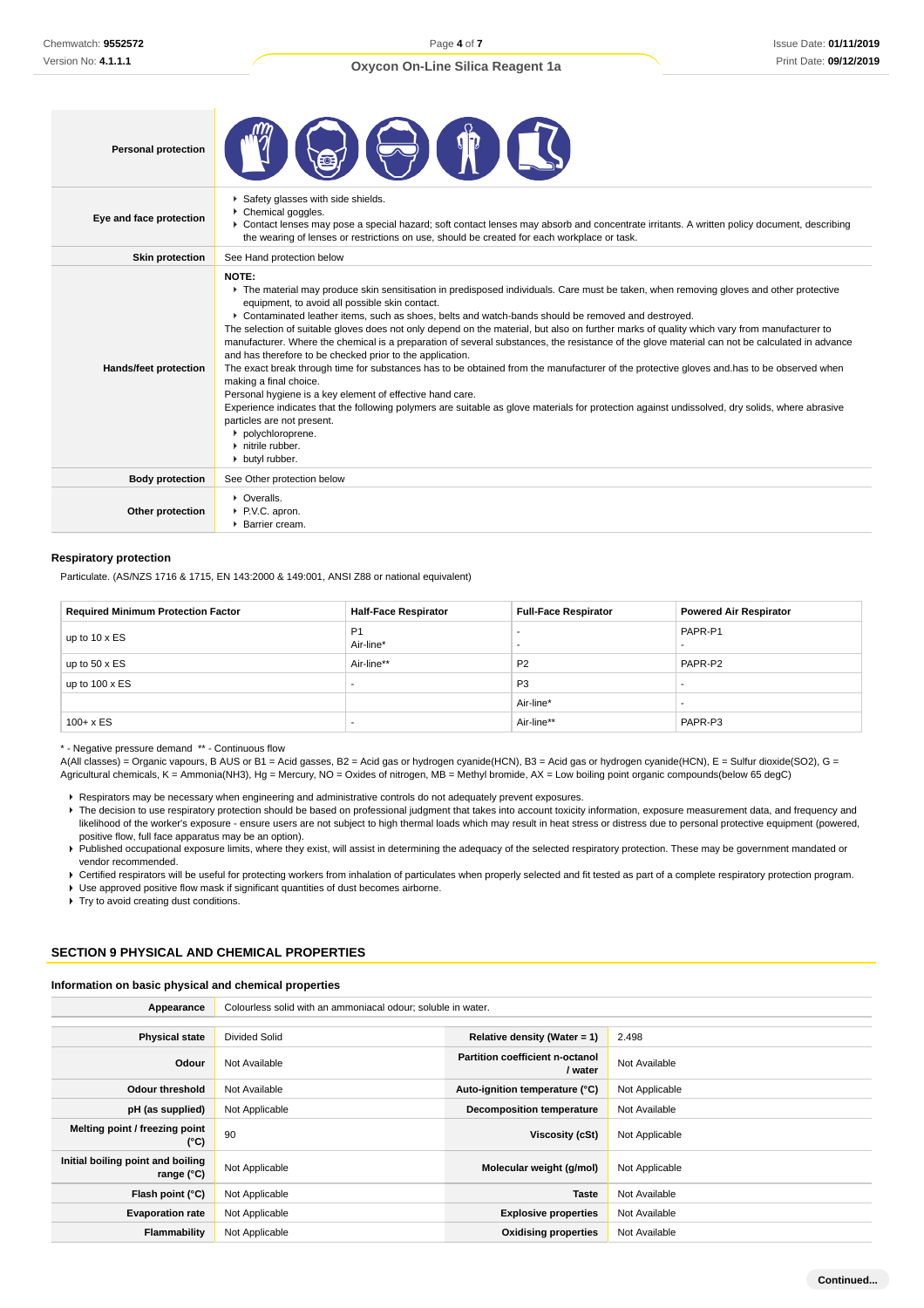| Upper Explosive Limit (%)   | Not Applicable | Surface Tension (dyn/cm or<br>mN/m | Not Applicable     |
|-----------------------------|----------------|------------------------------------|--------------------|
| Lower Explosive Limit (%)   | Not Applicable | <b>Volatile Component (%vol)</b>   | Not Applicable     |
| Vapour pressure (kPa)       | Not Applicable | Gas group                          | Not Available      |
| Solubility in water         | Miscible       | pH as a solution (1%)              | 5.3 (ca. @ 50 g/l) |
| Vapour density (Air = $1$ ) | Not Applicable | VOC g/L                            | Not Available      |

# **SECTION 10 STABILITY AND REACTIVITY**

| Reactivity                                 | See section 7                                                                                                                        |
|--------------------------------------------|--------------------------------------------------------------------------------------------------------------------------------------|
| <b>Chemical stability</b>                  | • Unstable in the presence of incompatible materials.<br>▶ Product is considered stable.<br>Hazardous polymerisation will not occur. |
| Possibility of hazardous<br>reactions      | See section 7                                                                                                                        |
| <b>Conditions to avoid</b>                 | See section 7                                                                                                                        |
| Incompatible materials                     | See section 7                                                                                                                        |
| <b>Hazardous decomposition</b><br>products | See section 5                                                                                                                        |

# **SECTION 11 TOXICOLOGICAL INFORMATION**

# **Information on toxicological effects**

| Inhaled                      | There is some evidence to suggest that the material can cause respiratory irritation in some persons. The body's response to such irritation can<br>cause further lung damage.<br>Persons with impaired respiratory function, airway diseases and conditions such as emphysema or chronic bronchitis, may incur further disability<br>if excessive concentrations of particulate are inhaled.<br>If prior damage to the circulatory or nervous systems has occurred or if kidney damage has been sustained, proper screenings should be<br>conducted on individuals who may be exposed to further risk if handling and use of the material result<br>in excessive exposures.                                                                      |
|------------------------------|---------------------------------------------------------------------------------------------------------------------------------------------------------------------------------------------------------------------------------------------------------------------------------------------------------------------------------------------------------------------------------------------------------------------------------------------------------------------------------------------------------------------------------------------------------------------------------------------------------------------------------------------------------------------------------------------------------------------------------------------------|
| Ingestion                    | Accidental ingestion of the material may be damaging to the health of the individual.<br>Molybdenum, an essential trace element, can in large doses hamper growth and cause loss of appetite, listlessness and diarrhoea. Anaemia also<br>occurs, and other symptoms include greying of hair, shrinking of the testicles, reduced fertility and milk production, shortness of breath,<br>incoordination and irritation of the mucous membranes.<br>Large doses of ammonia or injected ammonium salts may produce diarrhoea and may be sufficiently absorbed to produce increased production<br>of urine and systemic poisoning. Symptoms include weakening of facial muscle, tremor, anxiety, reduced muscle and limb control.                    |
| <b>Skin Contact</b>          | There is some evidence to suggest that this material can cause inflammation of the skin on contact in some persons.<br>Open cuts, abraded or irritated skin should not be exposed to this material<br>Solution of material in moisture on the skin, or perspiration, may increase irritant effects<br>Entry into the blood-stream, through, for example, cuts, abrasions or lesions, may produce systemic injury with harmful effects. Examine the skin<br>prior to the use of the material and ensure that any external damage is suitably protected.                                                                                                                                                                                            |
| Eye                          | There is some evidence to suggest that this material can cause eye irritation and damage in some persons.                                                                                                                                                                                                                                                                                                                                                                                                                                                                                                                                                                                                                                         |
| <b>Chronic</b>               | Repeated or long-term occupational exposure is likely to produce cumulative health effects involving organs or biochemical systems.<br>There is limited evidence that, skin contact with this product is more likely to cause a sensitisation reaction in some persons compared to the<br>general population.<br>Long term exposure to high dust concentrations may cause changes in lung function i.e. pneumoconiosis, caused by particles less than 0.5<br>micron penetrating and remaining in the lung.<br>High levels of molybdenum can cause joint problems in the hands and feet with pain and lameness. Molybdenum compounds can also cause<br>liver changes with elevated levels of enzymes and cause over-activity of the thyroid gland. |
| <b>Oxycon On-Line Silica</b> | <b>TOXICITY</b><br><b>IRRITATION</b>                                                                                                                                                                                                                                                                                                                                                                                                                                                                                                                                                                                                                                                                                                              |

| <b>OAYGUIL OILLING OIIIGA</b> |                                                                                                                                                                                                                                 |                                                      |  |  |
|-------------------------------|---------------------------------------------------------------------------------------------------------------------------------------------------------------------------------------------------------------------------------|------------------------------------------------------|--|--|
| Reagent 1a                    | Not Available                                                                                                                                                                                                                   | Not Available                                        |  |  |
|                               |                                                                                                                                                                                                                                 |                                                      |  |  |
|                               | <b>TOXICITY</b>                                                                                                                                                                                                                 | <b>IRRITATION</b>                                    |  |  |
| ammonium molybdate oxide      | dermal (rat) LD50: $>2000$ mg/kg <sup>[1]</sup>                                                                                                                                                                                 | Eye: no adverse effect observed (not irritating)[1]  |  |  |
|                               | Oral (rat) LD50: >2000 mg/kg[1]                                                                                                                                                                                                 | Skin: no adverse effect observed (not irritating)[1] |  |  |
| Legend:                       |                                                                                                                                                                                                                                 |                                                      |  |  |
|                               | 1. Value obtained from Europe ECHA Registered Substances - Acute toxicity 2.* Value obtained from manufacturer's SDS. Unless otherwise<br>specified data extracted from RTECS - Register of Toxic Effect of chemical Substances |                                                      |  |  |

| <b>AMMONIUM MOLYBDATE</b><br><b>OXIDE</b>   | No significant acute toxicological data identified in literature search. |                                 |   |
|---------------------------------------------|--------------------------------------------------------------------------|---------------------------------|---|
|                                             |                                                                          |                                 |   |
| <b>Acute Toxicity</b>                       | ×                                                                        | Carcinogenicity                 | ж |
| <b>Skin Irritation/Corrosion</b>            | ×                                                                        | Reproductivity                  | × |
| <b>Serious Eye Damage/Irritation</b>        | ×                                                                        | <b>STOT - Single Exposure</b>   | × |
| <b>Respiratory or Skin</b><br>sensitisation | ×                                                                        | <b>STOT - Repeated Exposure</b> | v |
| <b>Mutagenicity</b>                         | ×                                                                        | <b>Aspiration Hazard</b>        | ◠ |

Legend:  $\blacktriangleright$  - Data either not available or does not fill the criteria for classification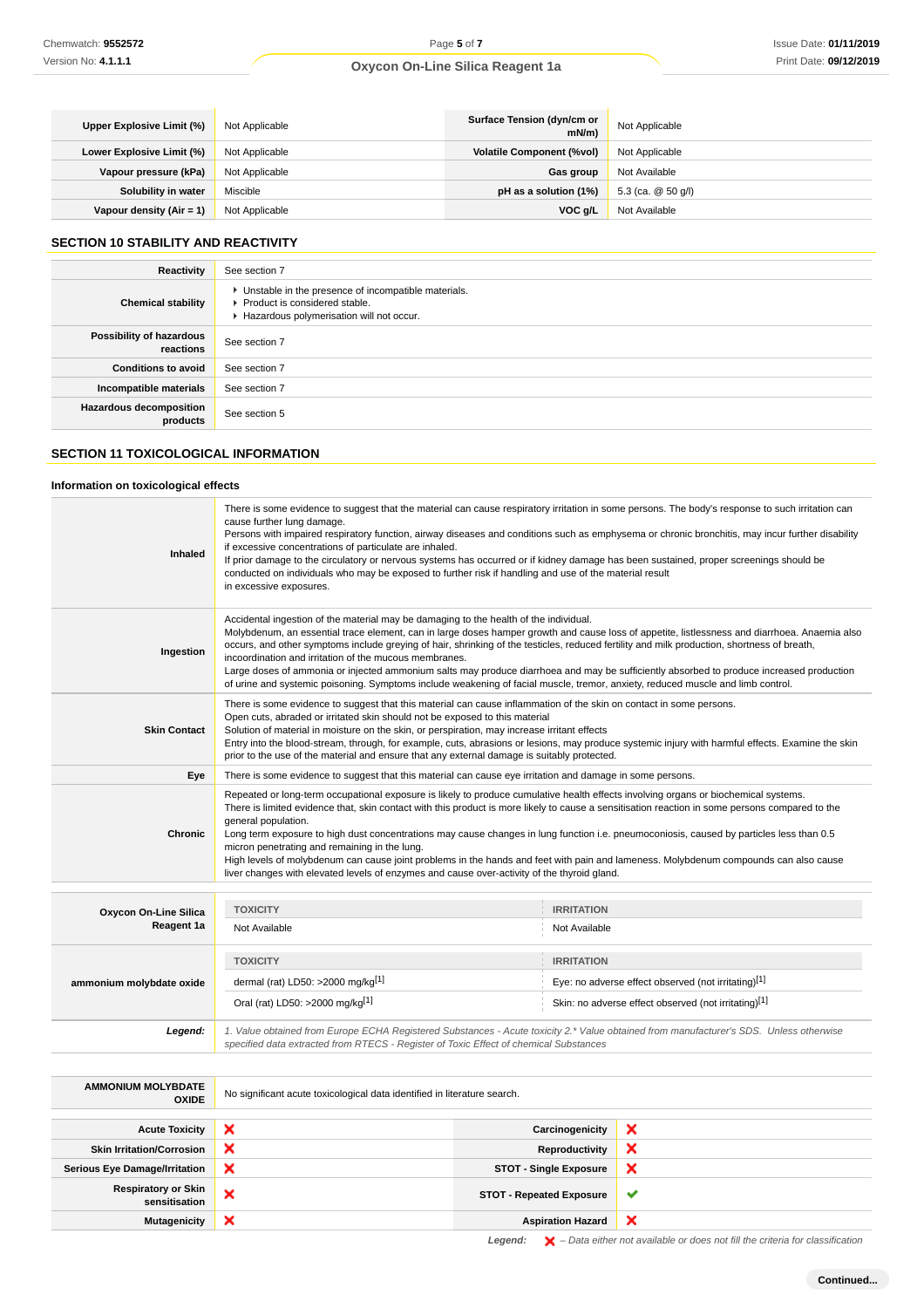$\blacktriangleright$  – Data available to make classification

## **SECTION 12 ECOLOGICAL INFORMATION**

| <b>Toxicity</b>                     |                                                                                                                                                                                                                                                                                                                                                                                                 |                           |                               |                     |                      |
|-------------------------------------|-------------------------------------------------------------------------------------------------------------------------------------------------------------------------------------------------------------------------------------------------------------------------------------------------------------------------------------------------------------------------------------------------|---------------------------|-------------------------------|---------------------|----------------------|
| Oxycon On-Line Silica<br>Reagent 1a | <b>ENDPOINT</b><br>Not                                                                                                                                                                                                                                                                                                                                                                          | <b>TEST DURATION (HR)</b> | <b>SPECIES</b>                | <b>VALUE</b><br>Not | <b>SOURCE</b><br>Not |
|                                     | Available                                                                                                                                                                                                                                                                                                                                                                                       | Not Available             | Not Available                 | Available           | Available            |
|                                     | <b>ENDPOINT</b>                                                                                                                                                                                                                                                                                                                                                                                 | <b>TEST DURATION (HR)</b> | <b>SPECIES</b>                | <b>VALUE</b>        | <b>SOURCE</b>        |
| ammonium molybdate oxide            | <b>LC50</b>                                                                                                                                                                                                                                                                                                                                                                                     | 96                        | Fish                          | 33.9mg/L            | 2                    |
|                                     | EC50                                                                                                                                                                                                                                                                                                                                                                                            | 48                        | Crustacea                     | 79mg/L              | 2                    |
|                                     | EC50                                                                                                                                                                                                                                                                                                                                                                                            | 72                        | Algae or other aguatic plants | 1-94.5mg/L          | 2                    |
|                                     | <b>NOEC</b>                                                                                                                                                                                                                                                                                                                                                                                     | 216                       | Fish                          | 1-70mg/L            | 2                    |
| Legend:                             | Extracted from 1. IUCLID Toxicity Data 2. Europe ECHA Registered Substances - Ecotoxicological Information - Aquatic Toxicity 3. EPIWIN Suite<br>V3.12 (QSAR) - Aquatic Toxicity Data (Estimated) 4. US EPA, Ecotox database - Aquatic Toxicity Data 5. ECETOC Aquatic Hazard Assessment<br>Data 6. NITE (Japan) - Bioconcentration Data 7. METI (Japan) - Bioconcentration Data 8. Vendor Data |                           |                               |                     |                      |

**DO NOT** discharge into sewer or waterways.

### **Persistence and degradability**

| Ingredient | Persistence: Water/Soil               | Persistence: Air                      |
|------------|---------------------------------------|---------------------------------------|
|            | No Data available for all ingredients | No Data available for all ingredients |
|            |                                       |                                       |

| <b>Bioaccumulative potential</b> |                                       |  |  |
|----------------------------------|---------------------------------------|--|--|
| Ingredient                       | <b>Bioaccumulation</b>                |  |  |
|                                  | No Data available for all ingredients |  |  |
| Mobility in soil                 |                                       |  |  |

# **Ingredient Mobility** No Data available for all ingredients

# **SECTION 13 DISPOSAL CONSIDERATIONS**

#### **Waste treatment methods**

| <b>Product / Packaging disposal</b> | ► Recycle wherever possible or consult manufacturer for recycling options.<br>Consult State Land Waste Management Authority for disposal.<br>Bury residue in an authorised landfill.<br>▶ Recycle containers if possible, or dispose of in an authorised landfill. |
|-------------------------------------|--------------------------------------------------------------------------------------------------------------------------------------------------------------------------------------------------------------------------------------------------------------------|
|-------------------------------------|--------------------------------------------------------------------------------------------------------------------------------------------------------------------------------------------------------------------------------------------------------------------|

# **SECTION 14 TRANSPORT INFORMATION**

| <b>Labels Required</b>  |                |  |
|-------------------------|----------------|--|
| <b>Marine Pollutant</b> | <b>NO</b>      |  |
| <b>IAZCHEM</b>          | Not Applicable |  |

# **Land transport (ADG): NOT REGULATED FOR TRANSPORT OF DANGEROUS GOODS**

**Air transport (ICAO-IATA / DGR): NOT REGULATED FOR TRANSPORT OF DANGEROUS GOODS**

**Sea transport (IMDG-Code / GGVSee): NOT REGULATED FOR TRANSPORT OF DANGEROUS GOODS**

**Transport in bulk according to Annex II of MARPOL and the IBC code**

Not Applicable

### **SECTION 15 REGULATORY INFORMATION**

**Safety, health and environmental regulations / legislation specific for the substance or mixture**

# **AMMONIUM MOLYBDATE OXIDE IS FOUND ON THE FOLLOWING REGULATORY LISTS**

Australia Exposure Standards Australia Inventory of Chemical Substances (AICS)

### **National Inventory Status**

| <b>National Inventory</b> | <b>Status</b>                 |  |
|---------------------------|-------------------------------|--|
| Australia - AICS          | Yes                           |  |
| Canada - DSL              | No (ammonium molybdate oxide) |  |